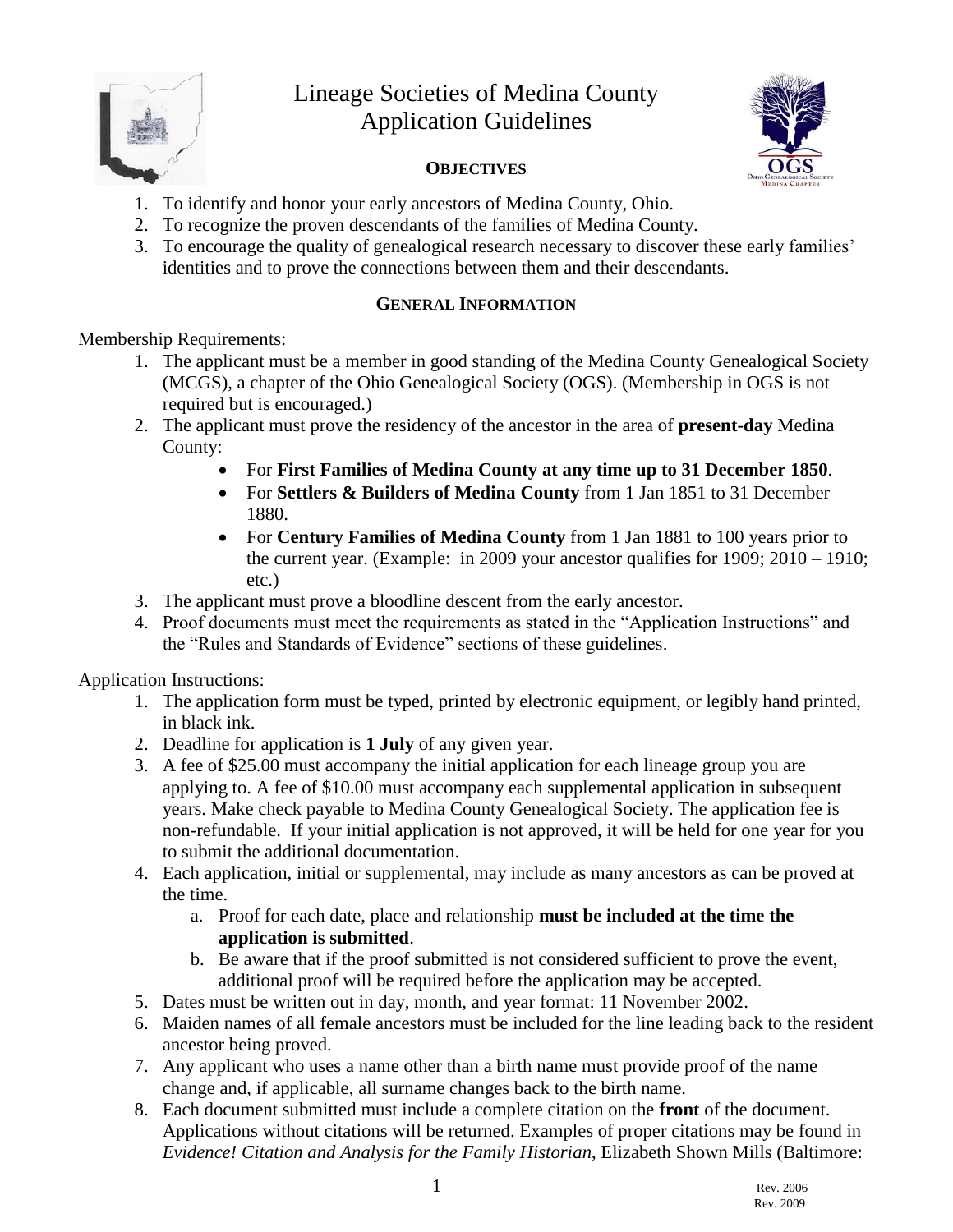Genealogical Publishing Co., 1997). This book is available in many public libraries. It can generally be obtained by inter-library loan, if your library does not have its own copy.

- 9. All supporting documents must show the following on the **face of each page** of the document, while **not** obscuring the pertinent data contained in the document:
	- a. Name and regular mailing address of applicant. E-mail address is optional. [Please no self-stick or gummed address or citation labels. They fall off over time.]
	- b. Complete source citation. See item 8 above.
	- c. Each document must have its own number. The documents should be numbered in sequence beginning with 1.
- 10. Only one copy of a proof document need be submitted. The same document may be used to prove more than one event in the application. Whenever the same document is used as proof of more than one event, the number used for that document should remain the same **each** time the document is referenced.
- 11. All photocopies **must be legible**.
- 12. A pedigree chart must be included which shows the inter-connected relationships.
- 13. Photocopies of the documents are preferred. However, where photocopying is not possible:
	- a. Typed or handwritten transcriptions of documents must be **certified** as true copies by an employee of the repository holding the original.
	- b. If applicant holds the original source, a non-related disinterested party must do this certification.

Miscellaneous Information:

- 1. **All** applications and supporting documents become the property of MCGS.
- 2. By submitting an application and upon its acceptance applicant agrees to MCGS making the data contained in the application and its supporting documents available to the public.
- 3. Do **not** send original documents. They **will not** be returned.
- 4. We do not want to reject applications. However, if additional documentation is requested, it must be supplied **before** induction of applicant will be permitted.
- 5. Only one pin will be awarded to an applicant, regardless of the number of proven ancestors, for each lineage group for which you are accepted.
- 6. Initial certificates awarded may name more than one ancestor. Supplemental certificates awarded may name more than one ancestor. A separate certificate will not be awarded for each proven settler in any given application.
- 7. Photocopy the application. Keep a copy of the application and all supporting documents for your records.

# **RULES AND STANDARDS OF EVIDENCE**

All applications for membership in the Lineage Societies of Medina County, Ohio, are judged according to the Society's rules of evidence and accepted genealogical standards of evidence, set forth below. **There are no exceptions.**

Rules of Evidence:

- 1. The nature and extent of the evidence submitted as proof in all applications shall be sufficient to prove that the applicant is a bloodline descendant of the ancestor(s) named in the application form.
- 2. Proof sufficient to differentiate between two persons of the same name resident in the same area, at the same time, must be included.
- 3. Proof must be submitted to prove residence of early ancestor(s), under whom applicant claims eligibility, in **present-day** Medina County, Ohio, at any time within the time frame as required for the Lineage Group you are applying for. (See General Information)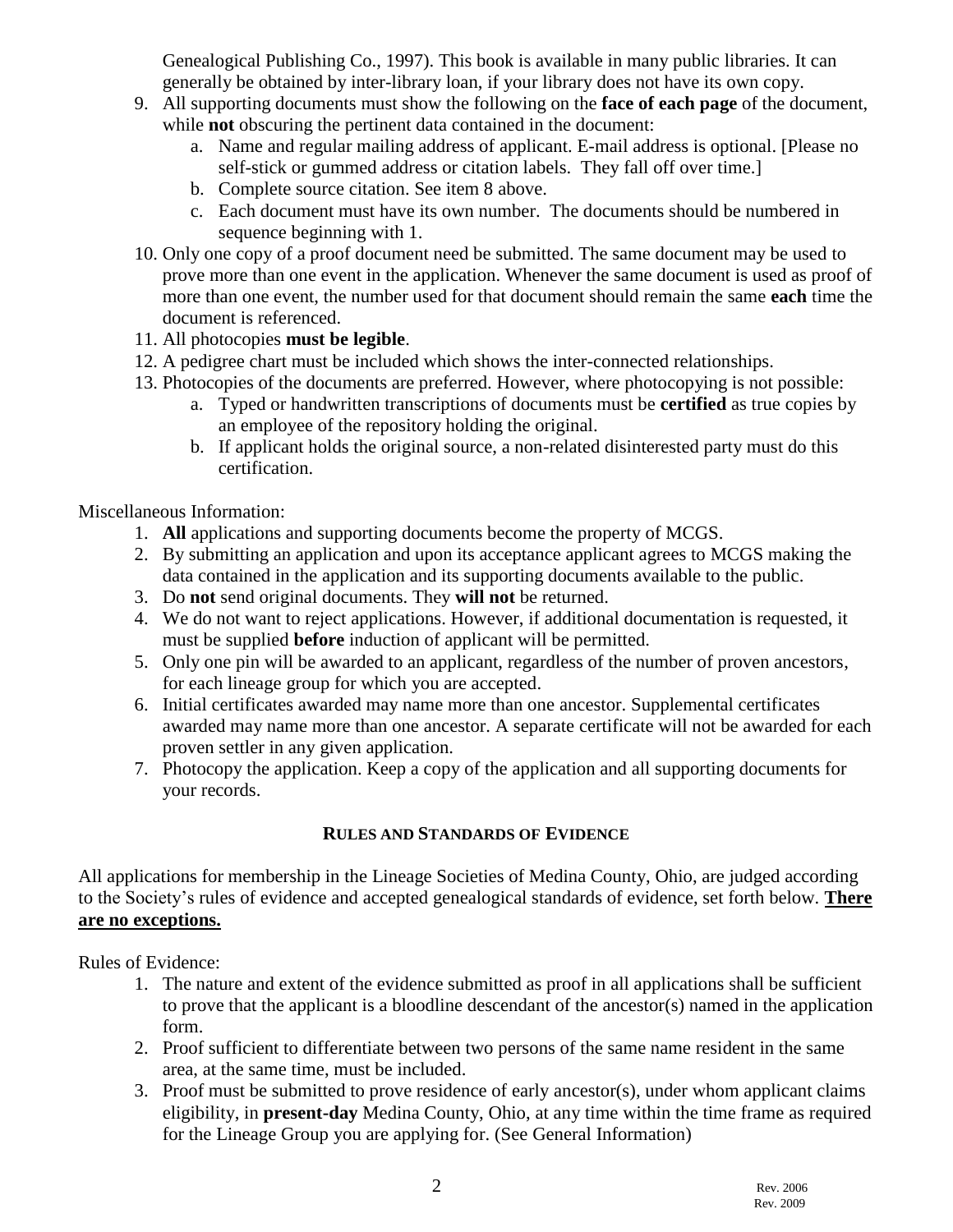- 4. Documents must be provided for each date, place and relationship listed, even if only an approximation of a date is supplied: example, "about 1810."
- 5. Documents used as proof must either by themselves or in conjunction with other acceptable documents **actually state the fact to be proved.**
- 6. The proof should be from the best existing source.
- 7. A compiled work is acceptable if it meets one or more of the following criteria:
	- a. It is thoroughly documented and has been well reviewed in one of the major journals that actually *publish* analytical reviews such as *The American Genealogist* (*TAG*), *National Genealogical Society Quarterly* (*NGSQ*), or *The New England Historical and Genealogical Register* (*Register*).
	- b. It has won the Jacobus Award or the NGS Award of Excellence, both of which are based on the reliability of the work.
	- c. It is a compiled genealogy, proof argument, or other type of vetted essay in one of the peer-reviewed journals, such as *TAG, NGSQ*, or *Register*.
- 8. Material authored by the applicant is excluded unless it is a published proof argument that meets one of the three criteria above.
- 9. Copies of Bible records should include a copy of the title page, with date of publication of the Bible, to be considered acceptable proof. Current location of the Bible should be included.
- 10. Family letters, Bible records with no title page and similar items **might** be considered proof if the appearance of the event record cited seems to be contemporary to the event. The writer should have had firsthand knowledge of the event recorded for the item to be considered as proof for the event. Information as to how the item came to be in applicant's possession should be included.
- 11. Data submitted as proof is subject to MCGS Lineage Society standards and interpretation.

Genealogical Standards of Evidence:

- 1. Original sources are *usually* superior to derivative sources.
- 2. Primary information is *usually* superior to secondary information.
- 3. Direct evidence is preferred by most researchers; but indirect evidence may be used to build a circumstantial case, if the results meet the Genealogical Proof Standard.
- 4. All submitted proof and proof arguments are judged by the Genealogical Proof Standard.

#### Example:

A death record *generally* provides direct evidence of a death. The same death record *generally* provides primary death information, but secondary birth information.

See glossary for definition of terms.

# **EXAMPLES**

General Information:

Due to the varying nature of the content of genealogical proof documents the following examples are intended to serve *only as a general guide*.

# Proof of Residence:

- 1. Family tradition is not proof of residence.
- 2. A father is not proved a resident on the date of birth of his child just because the child was born at that place. Only the mother *might* be proved resident at the time of a child's birth.
- 3. Burial or the presence of a tombstone in Medina County is not *necessarily* proof of residency in Medina County.
- 4. Court records prove residency only if they state Medina County as the place of residence for the individual who is being proved.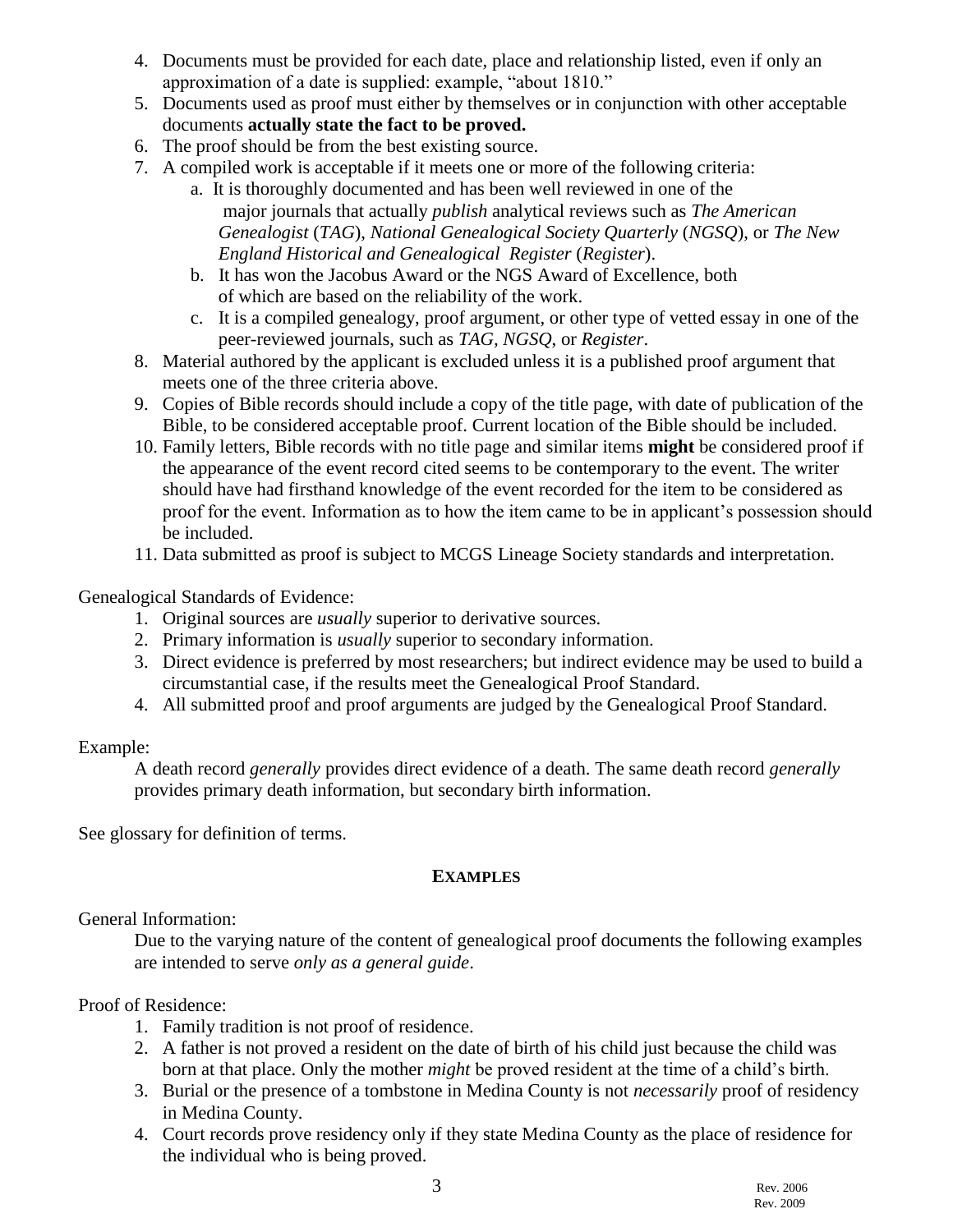- 5. Real estate tax records are proof of residency only if they actually state the taxpayer was a resident of Medina County
- 6. Medina County personal property and poll tax records that name the taxpayer prove residency.
- 7. Medina County U.S. census records are proof of residency.
- 8. Deed records prove residency only if they state the place of residency of the person being proved was in Medina County

#### Proof of Descent:

- 1. Family tradition is not proof of descent. Pedigree charts, family group sheets and undocumented genealogies are not proof.
- 2. Membership in another lineage society, such as First Families of Ohio, is not proof. The document copies used for proving the lineage might be considered proof, if they follow MCGS Lineage Society rules.
- 3. Birth records are *generally* considered a better proof of parental relationships than such statements found in death records or obituaries.
- 4. Court records are proof of relationships only if they actually state the relationships to be proved.
- 5. Graves or tombstones for two people located in close proximity to each other in the same cemetery are not proof of a relationship by themselves.
- 6. A marriage license alone is not proof of the marriage. If a marriage return is not located, additional supporting evidence of the marriage will be necessary.
- 7. U.S. census records are proof of a relationship only if they actually state that relationship.

# **GLOSSARY**

**citation.** A statement in which we supply details to identify our source.<sup>1</sup>

- **derivative source.** A person or record that supplies information that is repeated, reproduced, transcribed, abstracted, or summarized from something already spoken or written.<sup>2</sup>
- **direct evidence.** An evidence item that is adequate by itself to answer the question.<sup>3</sup>
- **evidence.** The *information* we choose as relevant to the question we need to answer. Evidence is either *direct* or *indirect.*<sup>4</sup>
- **Genealogical Proof Standard (GPS)**. The standard by which genealogists measure the credibility of the statements they make about ancestral identities, relationships, life events and biographical details. Meeting the GPS is a five-step process: $5$ 
	- 1. We conduct a reasonably exhaustive search for all information that is or may be pertinent to the identity, relationship, event, or situation in question;
	- 2. We collect and include in our compilation a complete, accurate citation to the source or sources of each item of information we use;
	- 3. We analyze and correlate the collected information to assess its quality as evidence;
	- 4. We resolve any conflicts caused by items of evidence that contradict each other or are contrary to a proposed (hypothetical) solution to the question; and
	- 5. We arrive at a soundly reasoned, coherently written conclusion.
- **indirect evidence.** An evidence item that is relevant but incomplete in itself and therefore inadequate to answer the question at hand. <sup>6</sup>
- **information.** The data that a source provides. Information may be either *primary* or *secondary* (i.e., firsthand or secondhand). Any given source can contain both types of information.<sup>7</sup>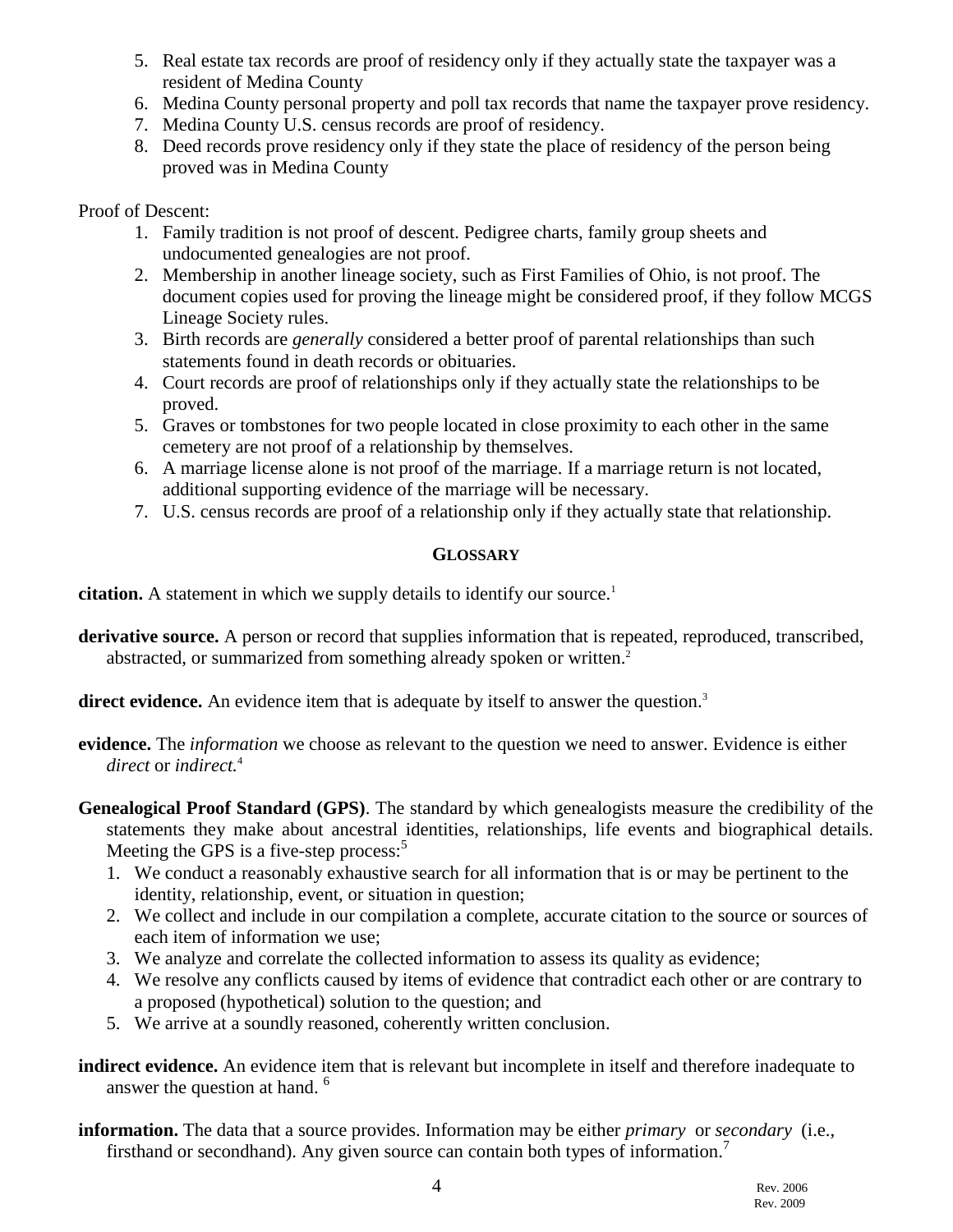- *original source. The person or record whose information did not come from data already spoken or written.<sup>8</sup>*
- **primary information.** Data contributed by a knowledgeable eyewitness to or participant in the event that is the subject of the record or by an official whose duties included making a full, accurate record of it.<sup>9</sup>
- **proof.** The *evidence* and reasoning that support our conclusion.<sup>10</sup>
- **secondary information.** Data supplied by a person who recorded it after hearing of the event or its details from someone else. $^{11}$
- **source.** A document, register, publication, artifact, or person that offers *information.* Sources are either *original* or *derivative.*<sup>12</sup>
- **supplemental application.** An application which a member submits, in a later year, for the purpose of adding ancestors who were not included on a previous application.
- 1. Elizabeth Shown Mills, CG, CGL, FASG, "Sources & Citations Simplified," in *Pittsburgh: Moving a Nation Westward . . . Program Syllabus: Celebrating the National Genealogical Society's 100th Anniversary* (Washington, D.C.: NGS, 2003), 385.
- 2. Helen F. M. Leary, CG, CGL, FASG, editor, *The BCG Genealogical Standards Manual* (Orem, Utah: Ancestry Publishing, 2000), 9.
- 3. Ibid., 12
- 4. Mills, "Sources & Citations Simplified," 385.
- 5. Leary, *The BCG Genealogical Standards Manual*, 1 & 2.
- 6. Ibid., 12.
- 7. Mills, "Sources & Citations Simplified," 385.
- 8. Leary, *The BCG Genealogical Standards Manual*, 8 & 9.
- 9. Ibid., 9.

 $\overline{a}$ 

- 10. Mills, "Sources & Citations Simplified," 385.
- 11. Leary, *The BCG Genealogical Standards Manual*, 9.
- 12. Mills, "Sources & Citations Simplified," 385.

Additional reading:

- "Process Map for Analyzing Evidence**,"** figure 1 in "Working with Historical Evidence: Genealogical Principles and Standards," by Elizabeth Shown Mills, *National Genealogical Society Quarterly* 87 (September 1999): 165-184, map at 174.
- Christine Rose, *Genealogical Proof Standard: Building a Solid Case* (San Jose, Calif.: Rose Family Association, 2001).

We thank the Board for Certification of Genealogists and Elizabeth Shown Mills for permission to use excerpts from the materials cited in the notes above.

> Medina County Genealogical Society P. O. Box 804 Medina, Ohio 44258-0804 Copyright 2006 - 2010